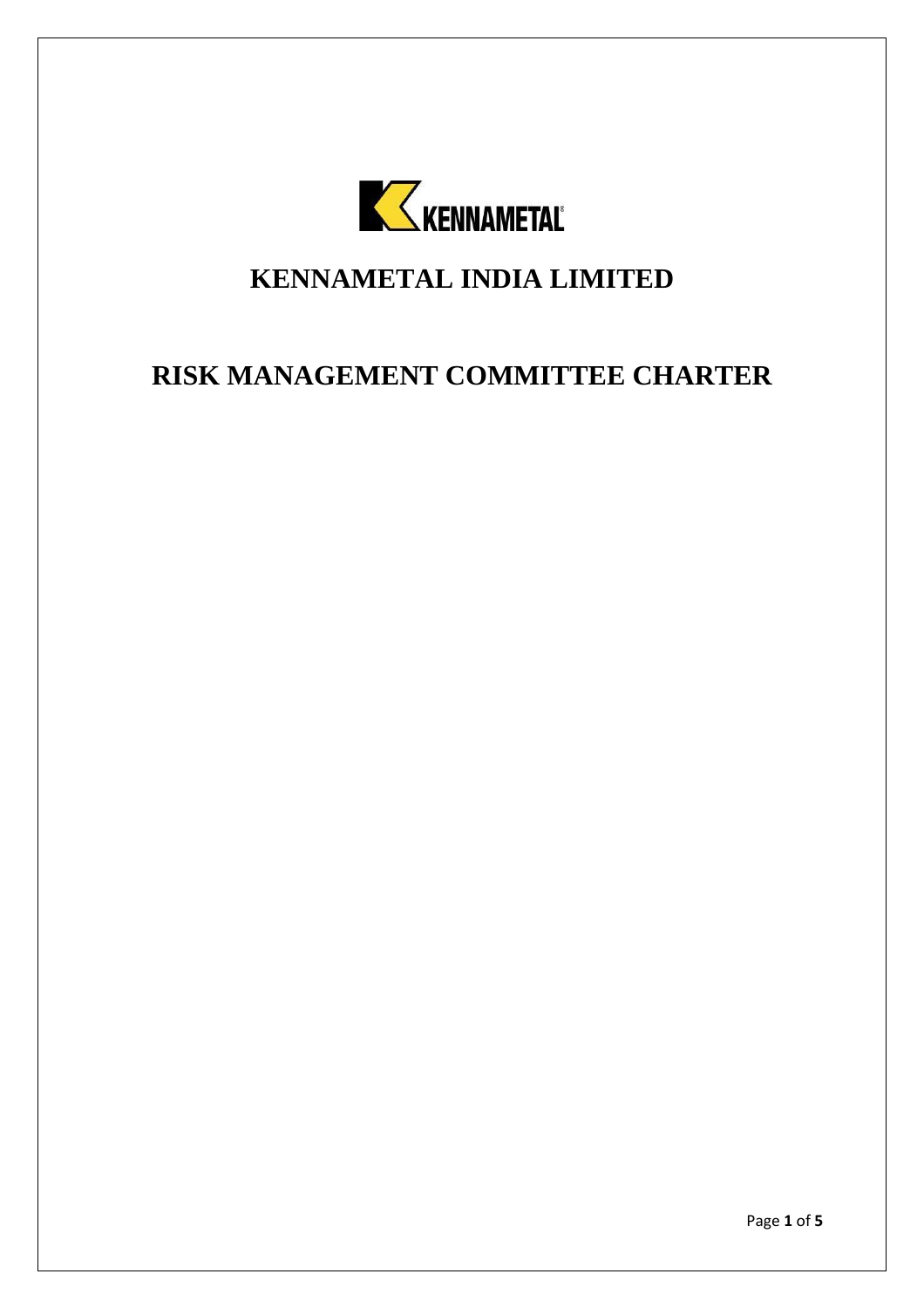### **Contents:**

- 1. Purpose
- 2. Composition and Membership
- 3. Meetings
- 4. Notice and Proceedings of the Meeting
- 5. Duties and responsibilities
- 6. Reporting responsibilities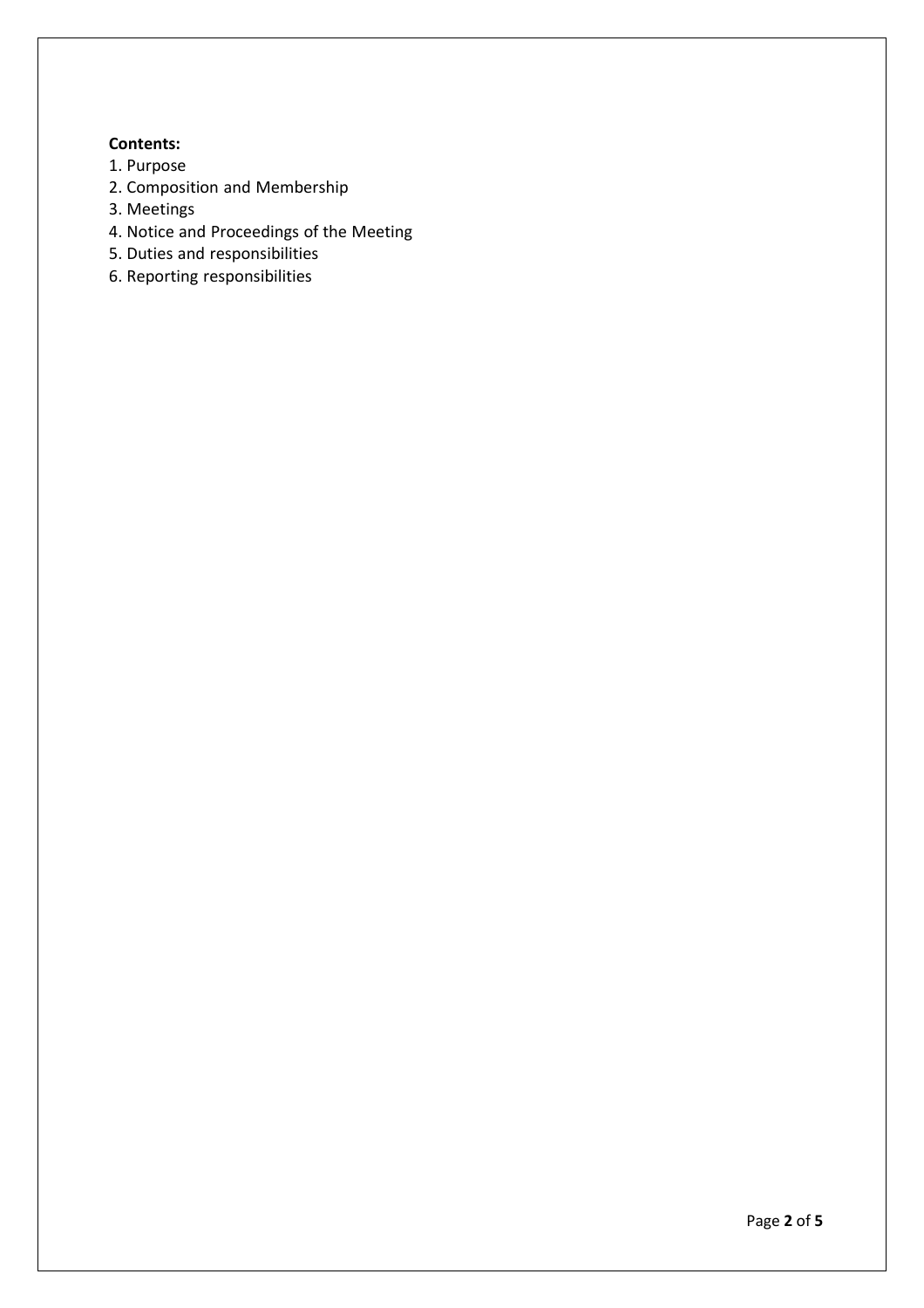#### **1. PURPOSE**

The purpose of the Risk Management Committee (the "Committee") is to identify, assess, monitor and manage risk as applicable to Kennametal India Limited ("KIL" or "Company"). The Committee is to oversee report and make recommendations to the Board of Directors of KIL in respect of financial, operational, sectoral, sustainability (particularly, ESG related risks), information, cyber security risks or any other risk as may be determined by the Committee.

#### **2. COMPOSITION & MEMBERSHIP**

- i. The Committee shall comprise of not less than three members consisting of the Directors and Senior Executives of the Company who may be appointed by the Board, the majority of whom shall be members of the Board of Directors of the Company, including at least one Independent Director.
- ii. The Chairman of the Committee shall be a member of the Board of Directors of the Company.
- iii. The members of the Committee shall be appointed by the Board and may be removed at any time with or without cause and be replaced by the Board. The members of the Committee shall serve for such term or terms as the Board may determine or until earlier resignation or death. The Chairman of the Committee shall be designated by the Board. In the absence of the Committee Chairman, the members attending shall elect one of them to be Chairman for that meeting from amongst the members who are Directors.
- iv. The quorum for meetings of the Committee shall be two members or one third of the composition whichever is higher, with at least one Director Member who shall chair such meeting.

#### **3. MEETINGS**

- i. The Committee shall meet atleast twice in a year and not more than 180 days shall elapse between the two meetings. The Committee may request any officer or employee of the Company or the Company's outside counsel or other advisor to attend any specific meeting of the Committee or to meet with any members of, or consultants to, the Committee.
- ii. The Committee shall have access to the services of the Company's secretariat function on all Committee matters, including assisting the Committee Chairman in planning the Committee's work, drawing up meeting agendas, maintenance of minutes, drafting of material about its activities for the annual report, collection and distribution of information and provision of any necessary practical support.

### **4. NOTICE, PROCEEDINGS OF THE MEETINGS**

- i. Meetings of the Committee shall be convened by the Company Secretary at the request of the Committee Chairman or any of its members.
- ii. Unless otherwise agreed, notice of each meeting confirming the venue, time and date, together with an agenda of the items to be discussed, shall be forwarded to each member of the Committee, any other person required to attend, no later than seven days before the date of the meeting. Supporting papers shall be sent to Committee members and to other attendees as appropriate, at the same time.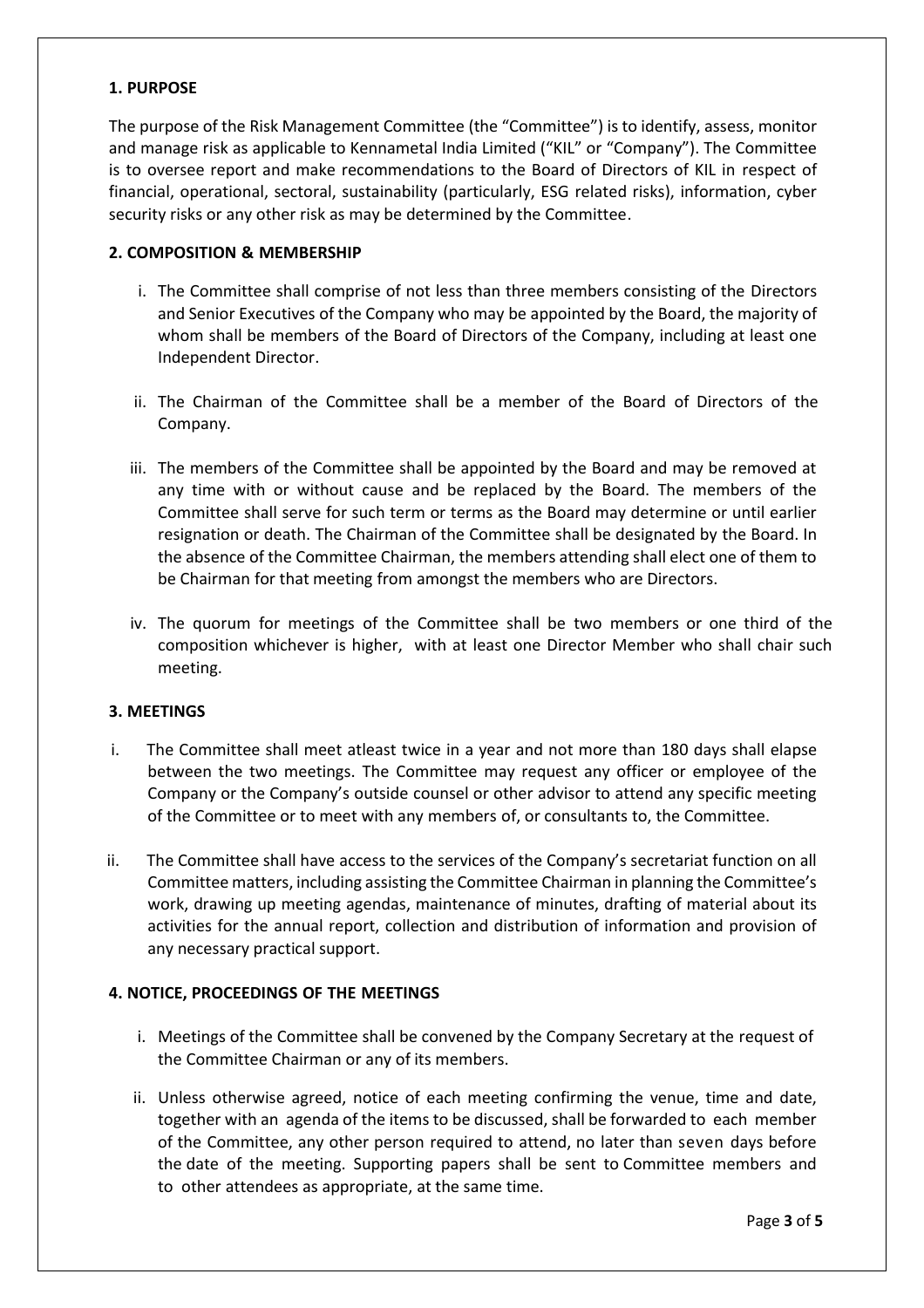- iii. The Secretary shall minute the proceedings and the resolutions of all Committee meetings, including the names of those present and in attendance. Other Board members have the right to attend Risk Management Committee meetings, though they shall not be counted in the quorum.
- iv. The Committee is authorized to seek any information it requires from any employee of the Company in order to perform its duties.
- v. The Committee may, with the authorization, at the Company's expense, outside legal or other professional advice on any matters within its terms of reference.

## **5. DUTIES AND RESPONSIBILITIES**

Subject to the powers and duties of the Board, the Board hereby delegates to the Committee the following powers and duties to be performed by the Committee on behalf of and for the Board. The Committee shall:

- a) Formulate, monitor and implement Risk Management Policy and the Policy shall be subject to review at least once in every two years;
- b) To ensure that appropriate methodology, processes and systems are in place to monitor and evaluate risks associated with the business of the Company;
- c) To monitor and oversee implementation of the risk management policy, including evaluating the adequacy of risk management systems;
- d) To periodically review the risk management policy, at least once in two years, including by considering the changing industry dynamics and evolving complexity;
- e) To keep the board of directors informed about the nature and content of its discussions, recommendations and actions to be taken;
- f) The appointment, removal and terms of remuneration of the Chief Risk Officer (if any) shall be subject to review by the Risk Management Committee;
- g) The Risk Management Committee shall coordinate its activities with other committees, in instances where there is any overlap with activities of such committees, as per the framework laid down by the board of directors;
- h) review the following with management, with the objective of obtaining reasonable assurance that financial risk is being effectively managed and controlled:
	- a. management's tolerance for financial risks;
	- b. management's assessment of significant financial risks facing the Company;
	- c. the Company's policies, plans, processes and any proposed changes to those policies forcontrolling significant financial risks; and
	- d. to review with the Company's counsel, legal matters which could have a material impacton the Company's public disclosure, including financial statements; and
- i) Review and undertake all other tasks and responsibilities prescribed in the SEBI (LISTING OBLIGATIONS AND DISCLOSURE REQUIREMENTS) Regulations, 2015 (as amended from time to time), the Companies Act, 2013 and its amendments thereto